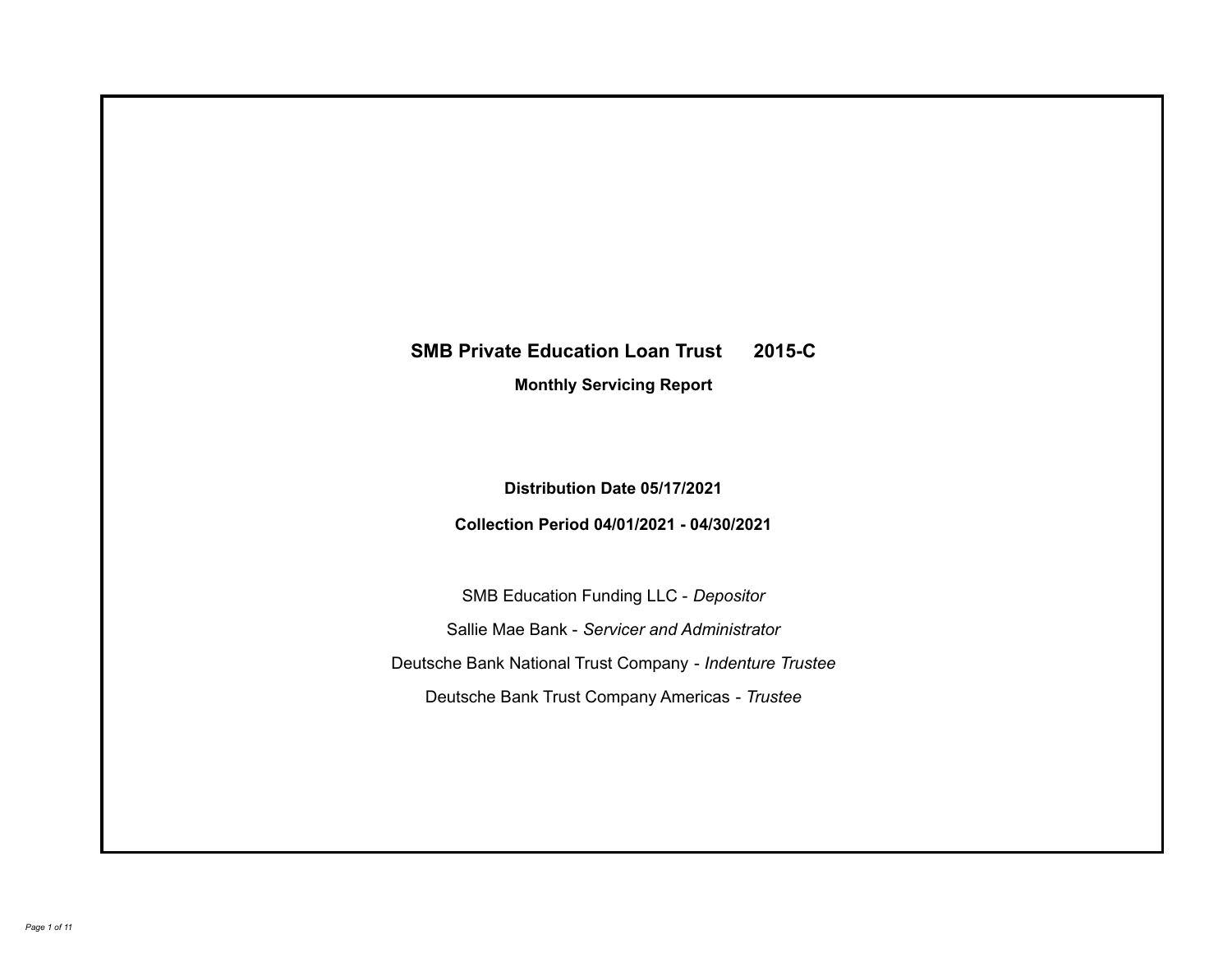A

| <b>Student Loan Portfolio Characteristics</b>                                                                             | <b>Settlement Date</b><br>10/27/2015 | 03/31/2021                                         | 04/30/2021                                         |
|---------------------------------------------------------------------------------------------------------------------------|--------------------------------------|----------------------------------------------------|----------------------------------------------------|
| <b>Principal Balance</b><br>Interest to be Capitalized Balance                                                            | \$693,787,197.00<br>55,852,621.68    | \$270,591,597.30<br>8,656,064.38                   | \$265,286,545.16<br>8,805,928.65                   |
| Pool Balance                                                                                                              | \$749,639,818.68                     | \$279,247,661.68                                   | \$274,092,473.81                                   |
| Weighted Average Coupon (WAC)<br>Weighted Average Remaining Term<br>Number of Loans<br>Number of Borrowers<br>Pool Factor | 8.22%<br>127.00<br>65,154<br>45,614  | 7.75%<br>128.95<br>25,039<br>18,085<br>0.372509110 | 7.77%<br>128.87<br>24,559<br>17,755<br>0.365632224 |
| Since Issued Total Constant Prepayment Rate (1)                                                                           |                                      | 9.22%                                              | 9.16%                                              |

| <b>Debt Securities</b> | <b>Cusip/Isin</b> | 04/15/2021      | 05/17/2021      |
|------------------------|-------------------|-----------------|-----------------|
| A2A                    | 78448RAB2         | \$34,032,528.28 | \$31,135,291.30 |
| A2B                    | 78448RAC0         | \$16,440,834.90 | \$15,041,203.51 |
| A <sub>3</sub>         | 78448RAD8         | \$75,000,000.00 | \$75,000,000.00 |
|                        | 78448RAE6         | \$70,000,000.00 | \$70,000,000.00 |
| ◡                      | 78448RAF3         | \$50,000,000.00 | \$50,000,000.00 |
|                        |                   |                 |                 |

| ~<br>້ | <b>Certificates</b> | Cusip/Isin | 04/15/2021   | 05/17/2021   |
|--------|---------------------|------------|--------------|--------------|
|        | Residual            | 78448R106  | \$100,000.00 | \$100,000.00 |

| D  | <b>Account Balances</b>                | 04/15/2021      | 05/17/2021      |
|----|----------------------------------------|-----------------|-----------------|
|    | Reserve Account Balance                | \$1,884,455.00  | \$1,884,455.00  |
|    |                                        |                 |                 |
| ь. | <b>Asset / Liability</b>               | 04/15/2021      | 05/17/2021      |
|    | Overcollateralization Percentage       | 12.09%          | 12.01%          |
|    | Specified Overcollateralization Amount | \$83,774,298.50 | \$82,915,979.00 |
|    | Actual Overcollateralization Amount    | \$33,774,298.50 | \$32,915,979.00 |

(1) For additional information, see 'Since Issued CPR Methodology' found on page 11 of this report.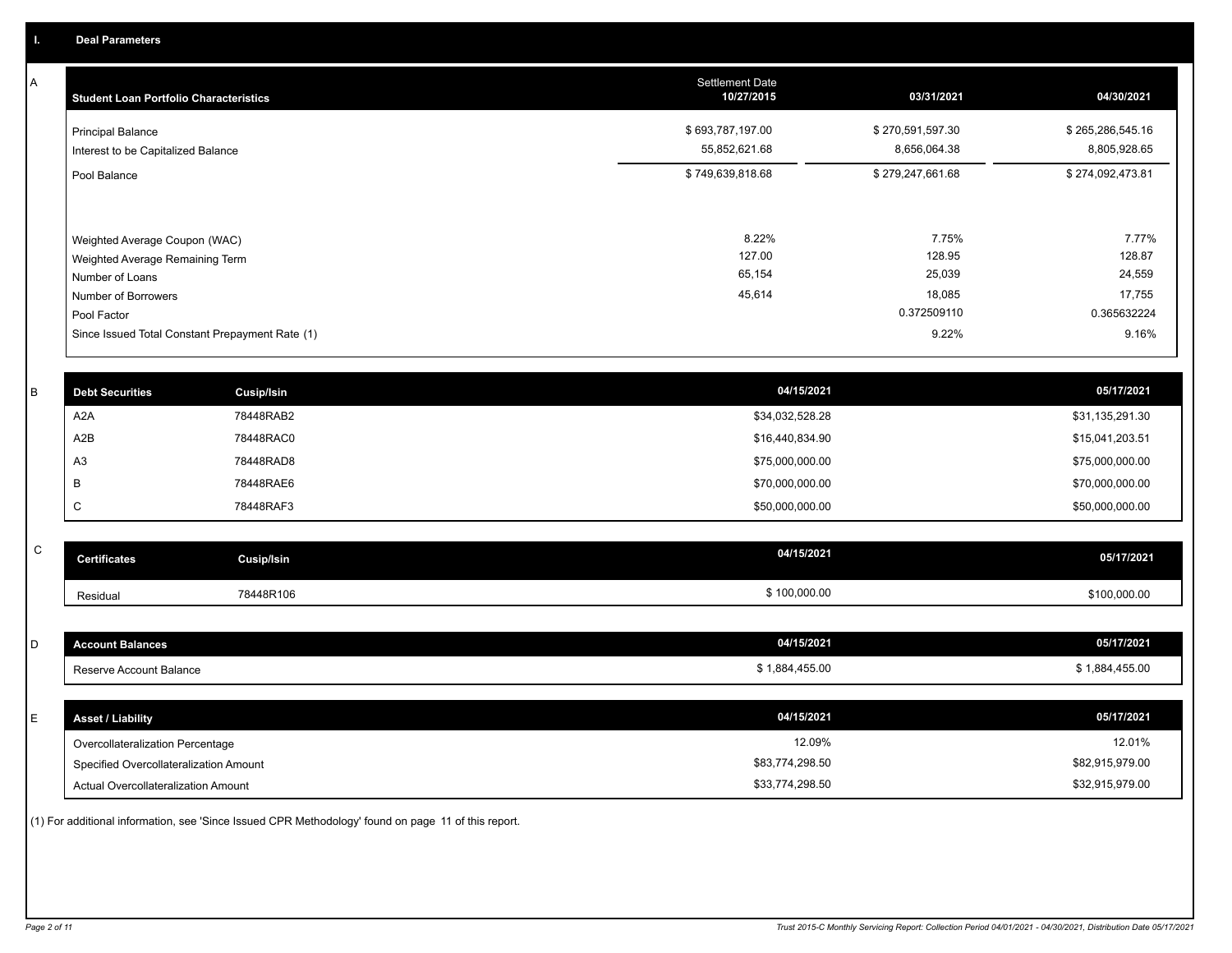| 5,047,397.64<br><b>Borrower Principal</b><br>0.00<br><b>Consolidation Activity Principal</b><br>0.00<br>Seller Principal Reimbursement<br>0.00<br>Servicer Principal Reimbursement<br>0.00<br>Delinquent Principal Purchases by Servicer<br>30,299.14<br><b>Other Principal Deposits</b><br>\$5,077,696.78<br><b>Total Principal Receipts</b><br>В<br><b>Student Loan Interest Receipts</b><br>1,391,928.32<br><b>Borrower Interest</b><br>0.00<br><b>Consolidation Activity Interest</b><br>0.00<br>Seller Interest Reimbursement<br>0.00<br>Servicer Interest Reimbursement<br>0.00<br>Delinquent Interest Purchases by Servicer<br>571.28<br>Other Interest Deposits<br>\$1,392,499.60<br><b>Total Interest Receipts</b><br>\$158,608.47<br>C<br><b>Recoveries on Realized Losses</b><br>\$190.02<br><b>Investment Income</b><br>D<br>\$0.00<br>Е<br><b>Funds Borrowed from Next Collection Period</b><br>\$0.00<br>F<br><b>Funds Repaid from Prior Collection Period</b><br>\$0.00<br>Loan Sale or Purchase Proceeds<br>G<br>\$0.00<br><b>Initial Deposits to Distribution Account</b><br>н<br>\$0.00<br><b>Excess Transferred from Other Accounts</b><br>\$0.00<br><b>Borrower Benefit Reimbursements</b><br>J<br>\$0.00<br><b>Other Deposits</b><br>Κ<br>\$0.00<br><b>Other Fees Collected</b><br>L<br>\$6,628,994.87<br><b>AVAILABLE FUNDS</b><br>м<br>\$(227,355.36)<br>N<br>Non-Cash Principal Activity During Collection Period<br>\$30,870.42<br>Aggregate Purchased Amounts by the Depositor, Servicer or Seller<br>O<br>\$0.00<br>P<br>Aggregate Loan Substitutions | Α | <b>Student Loan Principal Receipts</b> |  |
|----------------------------------------------------------------------------------------------------------------------------------------------------------------------------------------------------------------------------------------------------------------------------------------------------------------------------------------------------------------------------------------------------------------------------------------------------------------------------------------------------------------------------------------------------------------------------------------------------------------------------------------------------------------------------------------------------------------------------------------------------------------------------------------------------------------------------------------------------------------------------------------------------------------------------------------------------------------------------------------------------------------------------------------------------------------------------------------------------------------------------------------------------------------------------------------------------------------------------------------------------------------------------------------------------------------------------------------------------------------------------------------------------------------------------------------------------------------------------------------------------------------------------------------------------------------------------------|---|----------------------------------------|--|
|                                                                                                                                                                                                                                                                                                                                                                                                                                                                                                                                                                                                                                                                                                                                                                                                                                                                                                                                                                                                                                                                                                                                                                                                                                                                                                                                                                                                                                                                                                                                                                                  |   |                                        |  |
|                                                                                                                                                                                                                                                                                                                                                                                                                                                                                                                                                                                                                                                                                                                                                                                                                                                                                                                                                                                                                                                                                                                                                                                                                                                                                                                                                                                                                                                                                                                                                                                  |   |                                        |  |
|                                                                                                                                                                                                                                                                                                                                                                                                                                                                                                                                                                                                                                                                                                                                                                                                                                                                                                                                                                                                                                                                                                                                                                                                                                                                                                                                                                                                                                                                                                                                                                                  |   |                                        |  |
|                                                                                                                                                                                                                                                                                                                                                                                                                                                                                                                                                                                                                                                                                                                                                                                                                                                                                                                                                                                                                                                                                                                                                                                                                                                                                                                                                                                                                                                                                                                                                                                  |   |                                        |  |
|                                                                                                                                                                                                                                                                                                                                                                                                                                                                                                                                                                                                                                                                                                                                                                                                                                                                                                                                                                                                                                                                                                                                                                                                                                                                                                                                                                                                                                                                                                                                                                                  |   |                                        |  |
|                                                                                                                                                                                                                                                                                                                                                                                                                                                                                                                                                                                                                                                                                                                                                                                                                                                                                                                                                                                                                                                                                                                                                                                                                                                                                                                                                                                                                                                                                                                                                                                  |   |                                        |  |
|                                                                                                                                                                                                                                                                                                                                                                                                                                                                                                                                                                                                                                                                                                                                                                                                                                                                                                                                                                                                                                                                                                                                                                                                                                                                                                                                                                                                                                                                                                                                                                                  |   |                                        |  |
|                                                                                                                                                                                                                                                                                                                                                                                                                                                                                                                                                                                                                                                                                                                                                                                                                                                                                                                                                                                                                                                                                                                                                                                                                                                                                                                                                                                                                                                                                                                                                                                  |   |                                        |  |
|                                                                                                                                                                                                                                                                                                                                                                                                                                                                                                                                                                                                                                                                                                                                                                                                                                                                                                                                                                                                                                                                                                                                                                                                                                                                                                                                                                                                                                                                                                                                                                                  |   |                                        |  |
|                                                                                                                                                                                                                                                                                                                                                                                                                                                                                                                                                                                                                                                                                                                                                                                                                                                                                                                                                                                                                                                                                                                                                                                                                                                                                                                                                                                                                                                                                                                                                                                  |   |                                        |  |
|                                                                                                                                                                                                                                                                                                                                                                                                                                                                                                                                                                                                                                                                                                                                                                                                                                                                                                                                                                                                                                                                                                                                                                                                                                                                                                                                                                                                                                                                                                                                                                                  |   |                                        |  |
|                                                                                                                                                                                                                                                                                                                                                                                                                                                                                                                                                                                                                                                                                                                                                                                                                                                                                                                                                                                                                                                                                                                                                                                                                                                                                                                                                                                                                                                                                                                                                                                  |   |                                        |  |
|                                                                                                                                                                                                                                                                                                                                                                                                                                                                                                                                                                                                                                                                                                                                                                                                                                                                                                                                                                                                                                                                                                                                                                                                                                                                                                                                                                                                                                                                                                                                                                                  |   |                                        |  |
|                                                                                                                                                                                                                                                                                                                                                                                                                                                                                                                                                                                                                                                                                                                                                                                                                                                                                                                                                                                                                                                                                                                                                                                                                                                                                                                                                                                                                                                                                                                                                                                  |   |                                        |  |
|                                                                                                                                                                                                                                                                                                                                                                                                                                                                                                                                                                                                                                                                                                                                                                                                                                                                                                                                                                                                                                                                                                                                                                                                                                                                                                                                                                                                                                                                                                                                                                                  |   |                                        |  |
|                                                                                                                                                                                                                                                                                                                                                                                                                                                                                                                                                                                                                                                                                                                                                                                                                                                                                                                                                                                                                                                                                                                                                                                                                                                                                                                                                                                                                                                                                                                                                                                  |   |                                        |  |
|                                                                                                                                                                                                                                                                                                                                                                                                                                                                                                                                                                                                                                                                                                                                                                                                                                                                                                                                                                                                                                                                                                                                                                                                                                                                                                                                                                                                                                                                                                                                                                                  |   |                                        |  |
|                                                                                                                                                                                                                                                                                                                                                                                                                                                                                                                                                                                                                                                                                                                                                                                                                                                                                                                                                                                                                                                                                                                                                                                                                                                                                                                                                                                                                                                                                                                                                                                  |   |                                        |  |
|                                                                                                                                                                                                                                                                                                                                                                                                                                                                                                                                                                                                                                                                                                                                                                                                                                                                                                                                                                                                                                                                                                                                                                                                                                                                                                                                                                                                                                                                                                                                                                                  |   |                                        |  |
|                                                                                                                                                                                                                                                                                                                                                                                                                                                                                                                                                                                                                                                                                                                                                                                                                                                                                                                                                                                                                                                                                                                                                                                                                                                                                                                                                                                                                                                                                                                                                                                  |   |                                        |  |
|                                                                                                                                                                                                                                                                                                                                                                                                                                                                                                                                                                                                                                                                                                                                                                                                                                                                                                                                                                                                                                                                                                                                                                                                                                                                                                                                                                                                                                                                                                                                                                                  |   |                                        |  |
|                                                                                                                                                                                                                                                                                                                                                                                                                                                                                                                                                                                                                                                                                                                                                                                                                                                                                                                                                                                                                                                                                                                                                                                                                                                                                                                                                                                                                                                                                                                                                                                  |   |                                        |  |
|                                                                                                                                                                                                                                                                                                                                                                                                                                                                                                                                                                                                                                                                                                                                                                                                                                                                                                                                                                                                                                                                                                                                                                                                                                                                                                                                                                                                                                                                                                                                                                                  |   |                                        |  |
|                                                                                                                                                                                                                                                                                                                                                                                                                                                                                                                                                                                                                                                                                                                                                                                                                                                                                                                                                                                                                                                                                                                                                                                                                                                                                                                                                                                                                                                                                                                                                                                  |   |                                        |  |
|                                                                                                                                                                                                                                                                                                                                                                                                                                                                                                                                                                                                                                                                                                                                                                                                                                                                                                                                                                                                                                                                                                                                                                                                                                                                                                                                                                                                                                                                                                                                                                                  |   |                                        |  |
|                                                                                                                                                                                                                                                                                                                                                                                                                                                                                                                                                                                                                                                                                                                                                                                                                                                                                                                                                                                                                                                                                                                                                                                                                                                                                                                                                                                                                                                                                                                                                                                  |   |                                        |  |
|                                                                                                                                                                                                                                                                                                                                                                                                                                                                                                                                                                                                                                                                                                                                                                                                                                                                                                                                                                                                                                                                                                                                                                                                                                                                                                                                                                                                                                                                                                                                                                                  |   |                                        |  |
|                                                                                                                                                                                                                                                                                                                                                                                                                                                                                                                                                                                                                                                                                                                                                                                                                                                                                                                                                                                                                                                                                                                                                                                                                                                                                                                                                                                                                                                                                                                                                                                  |   |                                        |  |
|                                                                                                                                                                                                                                                                                                                                                                                                                                                                                                                                                                                                                                                                                                                                                                                                                                                                                                                                                                                                                                                                                                                                                                                                                                                                                                                                                                                                                                                                                                                                                                                  |   |                                        |  |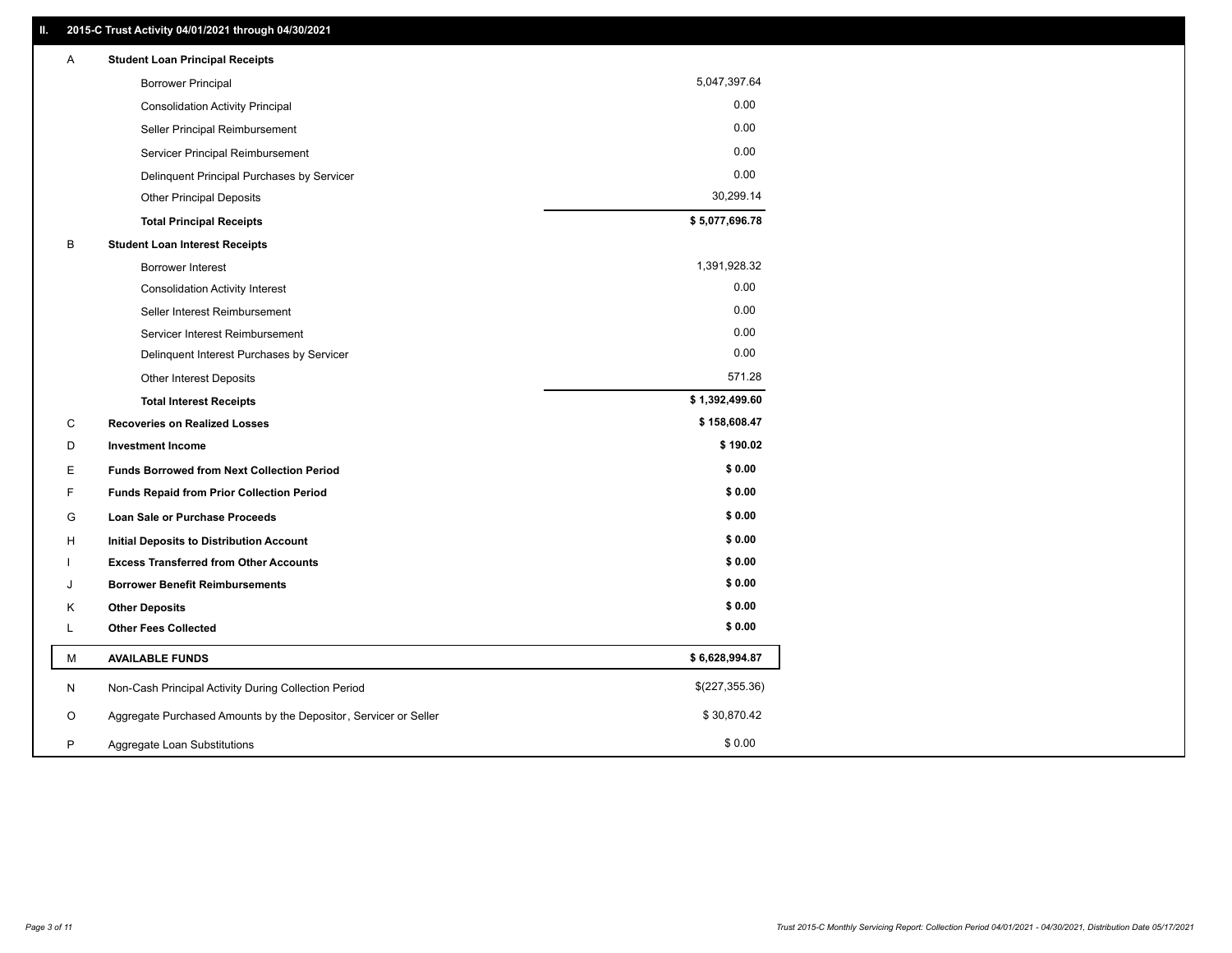| <b>Loans by Repayment Status</b> |                       |                          |            |                                                           |                |                            |                          |         |                                                           |                |                            |
|----------------------------------|-----------------------|--------------------------|------------|-----------------------------------------------------------|----------------|----------------------------|--------------------------|---------|-----------------------------------------------------------|----------------|----------------------------|
|                                  |                       |                          | 04/30/2021 |                                                           |                | 03/31/2021                 |                          |         |                                                           |                |                            |
|                                  |                       | <b>Wtd Avg</b><br>Coupon | # Loans    | Principal and<br><b>Interest Accrued</b><br>to Capitalize | % of Principal | % of Loans in<br>Repay (1) | <b>Wtd Avg</b><br>Coupon | # Loans | Principal and<br><b>Interest Accrued</b><br>to Capitalize | % of Principal | % of Loans in<br>Repay (1) |
| INTERIM:                         | IN SCHOOL             | 8.83%                    | 354        | \$5,806,352.15                                            | 2.118%         | $-$ %                      | 8.88%                    | 363     | \$5,776,290.02                                            | 2.069%         | $-$ %                      |
|                                  | GRACE                 | 8.25%                    | 98         | \$1,649,836.18                                            | 0.602%         | $-$ %                      | 8.06%                    | 103     | \$1,783,656.67                                            | 0.639%         | $-$ %                      |
|                                  | <b>DEFERMENT</b>      | 8.67%                    | 1,904      | \$28,393,573.66                                           | 10.359%        | $-$ %                      | 8.67%                    | 1,938   | \$28,552,375.67                                           | 10.225%        | $-$ %                      |
| <b>REPAYMENT:</b>                | <b>CURRENT</b>        | 7.60%                    | 21,056     | \$221,082,263.67                                          | 80.660%        | 92.797%                    | 7.59%                    | 21,341  | \$223,805,280.03                                          | 80.146%        | 92.050%                    |
|                                  | 31-60 DAYS DELINQUENT | 8.08%                    | 266        | \$3,848,683.30                                            | 1.404%         | 1.615%                     | 7.66%                    | 337     | \$4,741,335.44                                            | 1.698%         | 1.950%                     |
|                                  | 61-90 DAYS DELINQUENT | 7.70%                    | 166        | \$2,688,350.08                                            | 0.981%         | 1.128%                     | 7.90%                    | 160     | \$2,766,146.47                                            | 0.991%         | 1.138%                     |
|                                  | > 90 DAYS DELINQUENT  | 8.94%                    | 125        | \$2,015,502.46                                            | 0.735%         | 0.846%                     | 8.72%                    | 143     | \$2,194,133.09                                            | 0.786%         | 0.902%                     |
|                                  | <b>FORBEARANCE</b>    | 7.97%                    | 590        | \$8,607,912.31                                            | 3.141%         | 3.613%                     | 7.84%                    | 654     | \$9,628,444.29                                            | 3.448%         | 3.960%                     |
| <b>TOTAL</b>                     |                       |                          | 24,559     | \$274,092,473.81                                          | 100.00%        | 100.00%                    |                          | 25,039  | \$279,247,661.68                                          | 100.00%        | 100.00%                    |

Percentages may not total 100% due to rounding \*

1 Loans classified in "Repayment" include any loan for which interim interest only, \$25 fixed payments or full principal and interest payments are due.

|                | <b>Loans by Borrower Status</b>                                                                                            |                          |         |                                                                  |                |                                |                          |         |                                                           |                |                                |
|----------------|----------------------------------------------------------------------------------------------------------------------------|--------------------------|---------|------------------------------------------------------------------|----------------|--------------------------------|--------------------------|---------|-----------------------------------------------------------|----------------|--------------------------------|
|                |                                                                                                                            |                          |         | 04/30/2021                                                       |                |                                | 03/31/2021               |         |                                                           |                |                                |
|                |                                                                                                                            | <b>Wtd Avg</b><br>Coupon | # Loans | <b>Principal and</b><br><b>Interest Accrued</b><br>to Capitalize | % of Principal | % of Loans in<br>P&I Repay (2) | <b>Wtd Avg</b><br>Coupon | # Loans | Principal and<br><b>Interest Accrued</b><br>to Capitalize | % of Principal | % of Loans in<br>P&I Repay (2) |
| INTERIM:       | IN SCHOOL                                                                                                                  | 8.66%                    | 622     | \$10,316,816.83                                                  | 3.764%         | $-$ %                          | 8.70%                    | 641     | \$10,417,989.01                                           | 3.731%         | $-$ %                          |
|                | GRACE                                                                                                                      | 8.36%                    | 160     | \$2,518,709.21                                                   | 0.919%         | $-$ %                          | 8.20%                    | 161     | \$2,561,059.86                                            | 0.917%         | $-$ %                          |
|                | <b>DEFERMENT</b>                                                                                                           | 8.50%                    | 3,236   | \$45,664,711.81                                                  | 16.660%        | $-$ %                          | 8.48%                    | 3,275   | \$45,657,221.23                                           | 16.350%        | $-$ %                          |
| P&I REPAYMENT: | <b>CURRENT</b>                                                                                                             | 7.52%                    | 19,407  | \$198,633,198.28                                                 | 72.469%        | 92.134%                        | 7.51%                    | 19,680  | \$201,423,536.96                                          | 72.131%        | 91.302%                        |
|                | 31-60 DAYS DELINQUENT                                                                                                      | 8.05%                    | 254     | \$3,648,750.17                                                   | 1.331%         | 1.692%                         | 7.65%                    | 327     | \$4,623,323.79                                            | 1.656%         | 2.096%                         |
|                | 61-90 DAYS DELINQUENT                                                                                                      | 7.70%                    | 165     | \$2,686,872.74                                                   | 0.980%         | 1.246%                         | 7.88%                    | 158     | \$2,741,953.45                                            | 0.982%         | 1.243%                         |
|                | > 90 DAYS DELINQUENT                                                                                                       | 8.94%                    | 125     | \$2,015,502.46                                                   | 0.735%         | 0.935%                         | 8.72%                    | 143     | \$2,194,133.09                                            | 0.786%         | 0.995%                         |
|                | FORBEARANCE                                                                                                                | 7.97%                    | 590     | \$8,607,912.31                                                   | 3.141%         | 3.993%                         | 7.84%                    | 654     | \$9,628,444.29                                            | 3.448%         | 4.364%                         |
| <b>TOTAL</b>   |                                                                                                                            |                          | 24,559  | \$274,092,473.81                                                 | 100.00%        | 100.00%                        |                          | 25,039  | \$279,247,661.68                                          | 100.00%        | 100.00%                        |
|                | Percentages may not total 100% due to rounding                                                                             |                          |         |                                                                  |                |                                |                          |         |                                                           |                |                                |
| $\overline{2}$ | Loans classified in "P&I Repayment" includes only those loans for which scheduled principal and interest payments are due. |                          |         |                                                                  |                |                                |                          |         |                                                           |                |                                |

To conform with company standard reporting these sections now include Princial and Interest Accrued to Capitalize .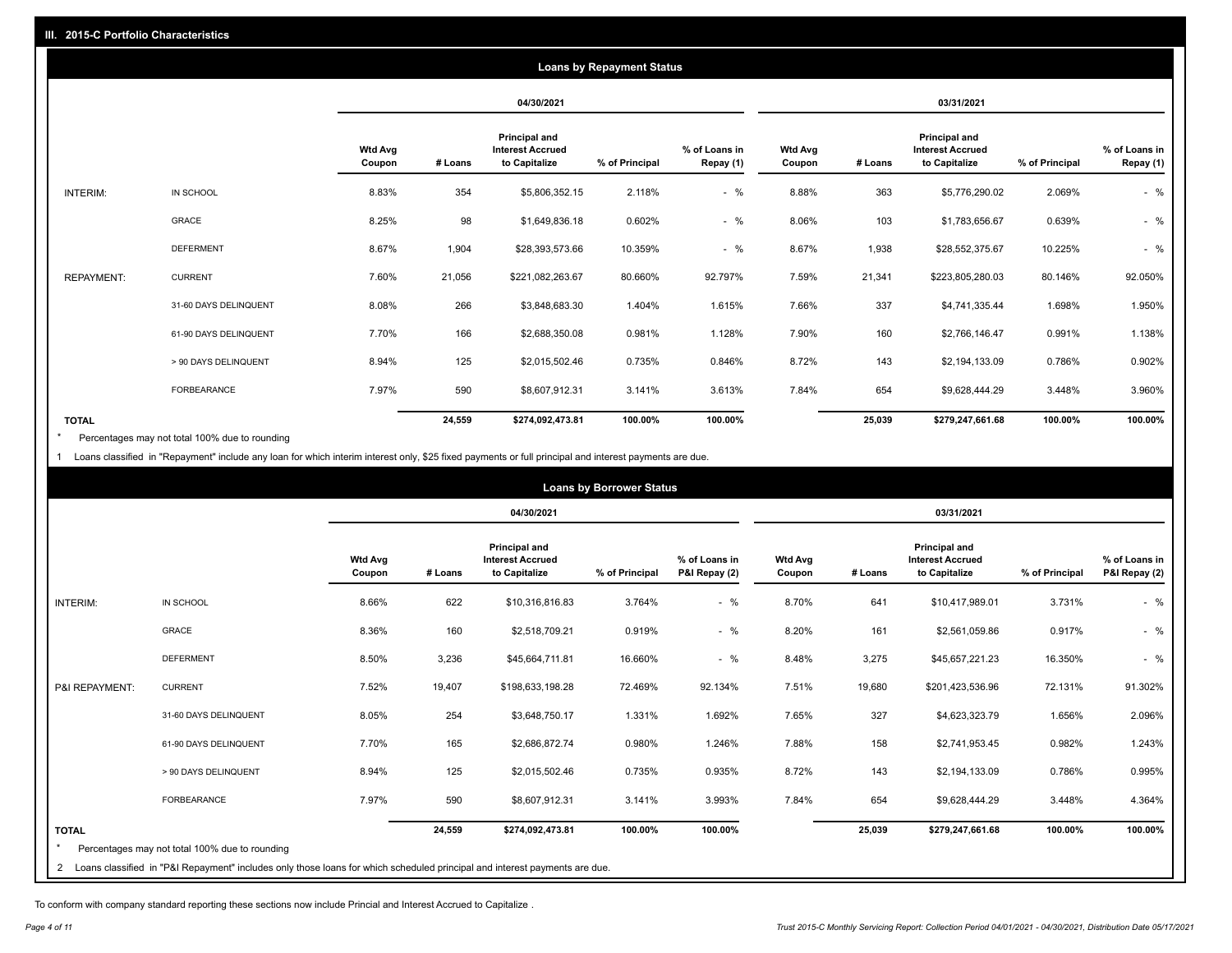|                                                                                                  | 4/30/2021        | 3/31/2021        |
|--------------------------------------------------------------------------------------------------|------------------|------------------|
| Pool Balance                                                                                     | \$274,092,473.81 | \$279,247,661.68 |
| Total # Loans                                                                                    | 24,559           | 25,039           |
| Total # Borrowers                                                                                | 17,755           | 18,085           |
| Weighted Average Coupon                                                                          | 7.77%            | 7.75%            |
| Weighted Average Remaining Term                                                                  | 128.87           | 128.95           |
| Percent of Pool - Cosigned                                                                       | 93.6%            | 93.6%            |
| Percent of Pool - Non Cosigned                                                                   | 6.4%             | 6.4%             |
| Borrower Interest Accrued for Period                                                             | \$1,702,971.03   | \$1,791,591.82   |
| Outstanding Borrower Interest Accrued                                                            | \$11,342,589.12  | \$11,282,828.83  |
| Gross Principal Realized Loss - Periodic *                                                       | \$448,719.58     | \$274,139.79     |
| Gross Principal Realized Loss - Cumulative *                                                     | \$35,526,728.77  | \$35,078,009.19  |
| Recoveries on Realized Losses - Periodic                                                         | \$158,608.47     | \$102,017.23     |
| Recoveries on Realized Losses - Cumulative                                                       | \$5,789,826.44   | \$5,631,217.97   |
| Net Losses - Periodic                                                                            | \$290,111.11     | \$172,122.56     |
| Net Losses - Cumulative                                                                          | \$29,736,902.33  | \$29,446,791.22  |
| Non-Cash Principal Activity - Capitalized Interest                                               | \$222,421.46     | \$381,639.08     |
| Since Issued Total Constant Prepayment Rate (CPR) (1)                                            | 9.16%            | 9.22%            |
| <b>Loan Substitutions</b>                                                                        | \$0.00           | \$0.00           |
| <b>Cumulative Loan Substitutions</b>                                                             | \$0.00           | \$0.00           |
| <b>Unpaid Servicing Fees</b>                                                                     | \$0.00           | \$0.00           |
| <b>Unpaid Administration Fees</b>                                                                | \$0.00           | \$0.00           |
| <b>Unpaid Carryover Servicing Fees</b>                                                           | \$0.00           | \$0.00           |
| Note Interest Shortfall                                                                          | \$0.00           | \$0.00           |
| Loans in Modification                                                                            | \$34,445,377.76  | \$35,577,056.73  |
| % of Loans in Modification as a % of Loans in Repayment (P&I)                                    | 16.64%           | 16.86%           |
|                                                                                                  |                  |                  |
| % Annualized Gross Principal Realized Loss - Periodic as a %<br>of Loans in Repayment (P&I) * 12 | 2.60%            | 1.56%            |
| % Gross Principal Realized Loss - Cumulative as a % of                                           |                  |                  |
| Original Pool Balance                                                                            | 4.74%            | 4.68%            |

\* In accordance with the Servicer's current policies and procedures, after September 1, 2017 loans subject to bankruptcy claims generally will not be reported as a charged- off unless and until they are delinquent for 120

(1) For additional information, see 'Since Issued CPR Methodology' found on page 11 of this report.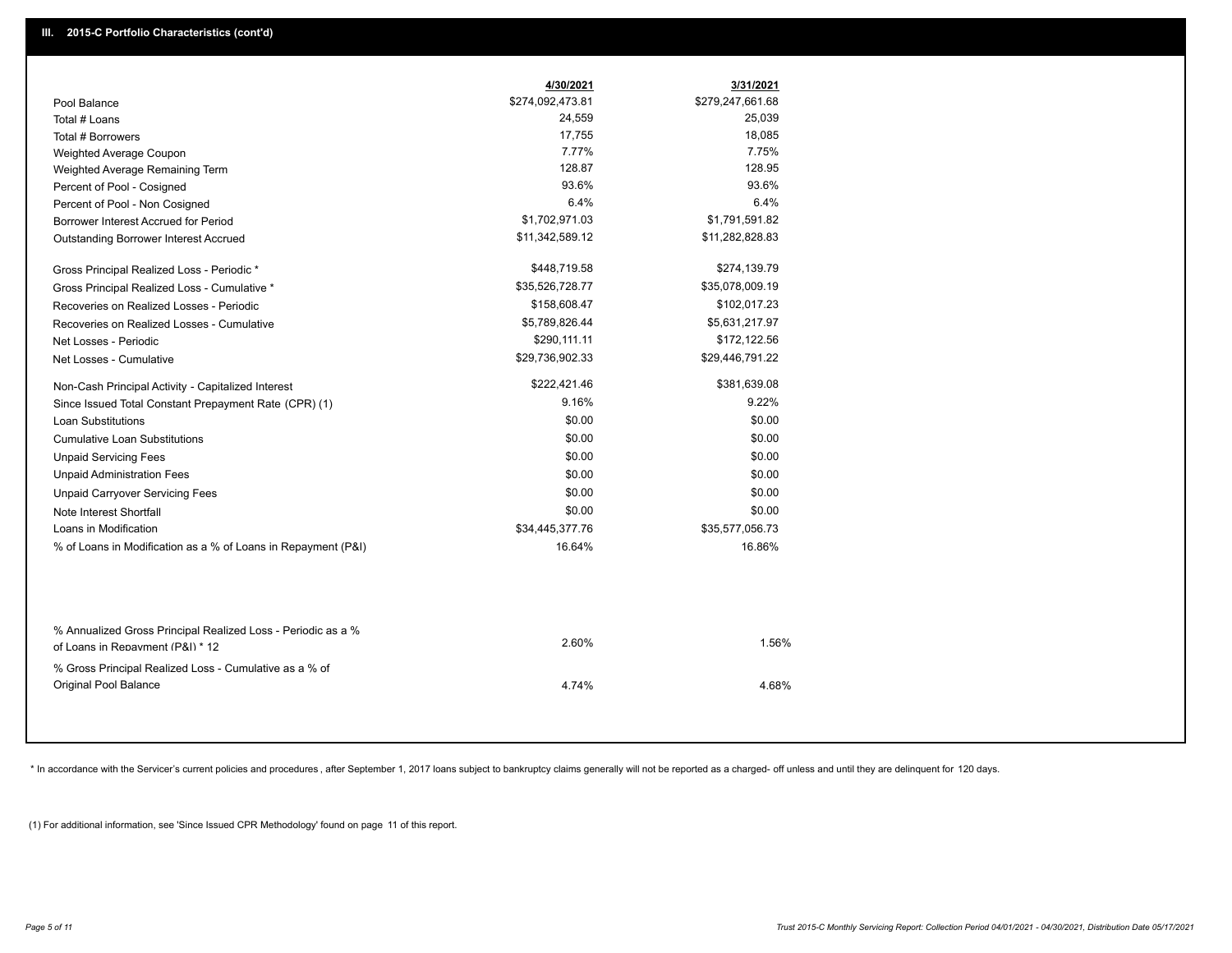#### **Loan Program**  A

|                                    | Weighted<br>Average | # LOANS | <b>\$ AMOUNT</b> | $%$ *    |
|------------------------------------|---------------------|---------|------------------|----------|
| - Smart Option Interest-Only Loans | 7.07%               | 4,391   | \$30,685,684.23  | 11.195%  |
| - Smart Option Fixed Pay Loans     | 7.75%               | 6,402   | \$83,490,407.81  | 30.461%  |
| - Smart Option Deferred Loans      | 7.91%               | 13.766  | \$159,916,381.77 | 58.344%  |
| - Other Loan Programs              | $0.00\%$            |         | \$0.00           | 0.000%   |
| <b>Total</b>                       | 7.77%               | 24,559  | \$274,092,473.81 | 100.000% |

\* Percentages may not total 100% due to rounding

B

C

**Index Type**

|                       | Weighted<br>Average | # LOANS | <b>\$ AMOUNT</b> | % *       |
|-----------------------|---------------------|---------|------------------|-----------|
| - Fixed Rate Loans    | 7.54%               | 6,028   | \$82,086,305.84  | 29.948%   |
| - LIBOR Indexed Loans | 7.86%               | 18,531  | \$192,006,167.97 | 70.052%   |
| - Other Index Rates   | $0.00\%$            | 0       | \$0.00           | $0.000\%$ |
| <b>Total</b>          | 7.77%               | 24,559  | \$274,092,473.81 | 100.000%  |

\* Percentages may not total 100% due to rounding

### **Weighted Average Recent FICO**

| (2)<br>Wtd Avg Recent FICO Band | # LOANS | <b>\$ AMOUNT</b> | $\frac{9}{6}$ * |
|---------------------------------|---------|------------------|-----------------|
| $0 - 639$                       | 1,880   | \$23,477,079.55  | 8.565%          |
| 640 - 669                       | 1,643   | \$19,841,695.05  | 7.239%          |
| 670 - 699                       | 2,572   | \$29,820,467.07  | 10.880%         |
| 700 - 739                       | 5,143   | \$60,804,084.17  | 22.184%         |
| $740 +$                         | 13,321  | \$140,149,147.97 | 51.132%         |
| $N/A$ <sub>(1)</sub>            |         | \$0.00           | 0.000%          |
| <b>Total</b>                    | 24,559  | \$274,092,473.81 | 100.000%        |
|                                 |         |                  |                 |

To conform with company standard reporting these sections now include Princial and Interest Accrued to Capitalize .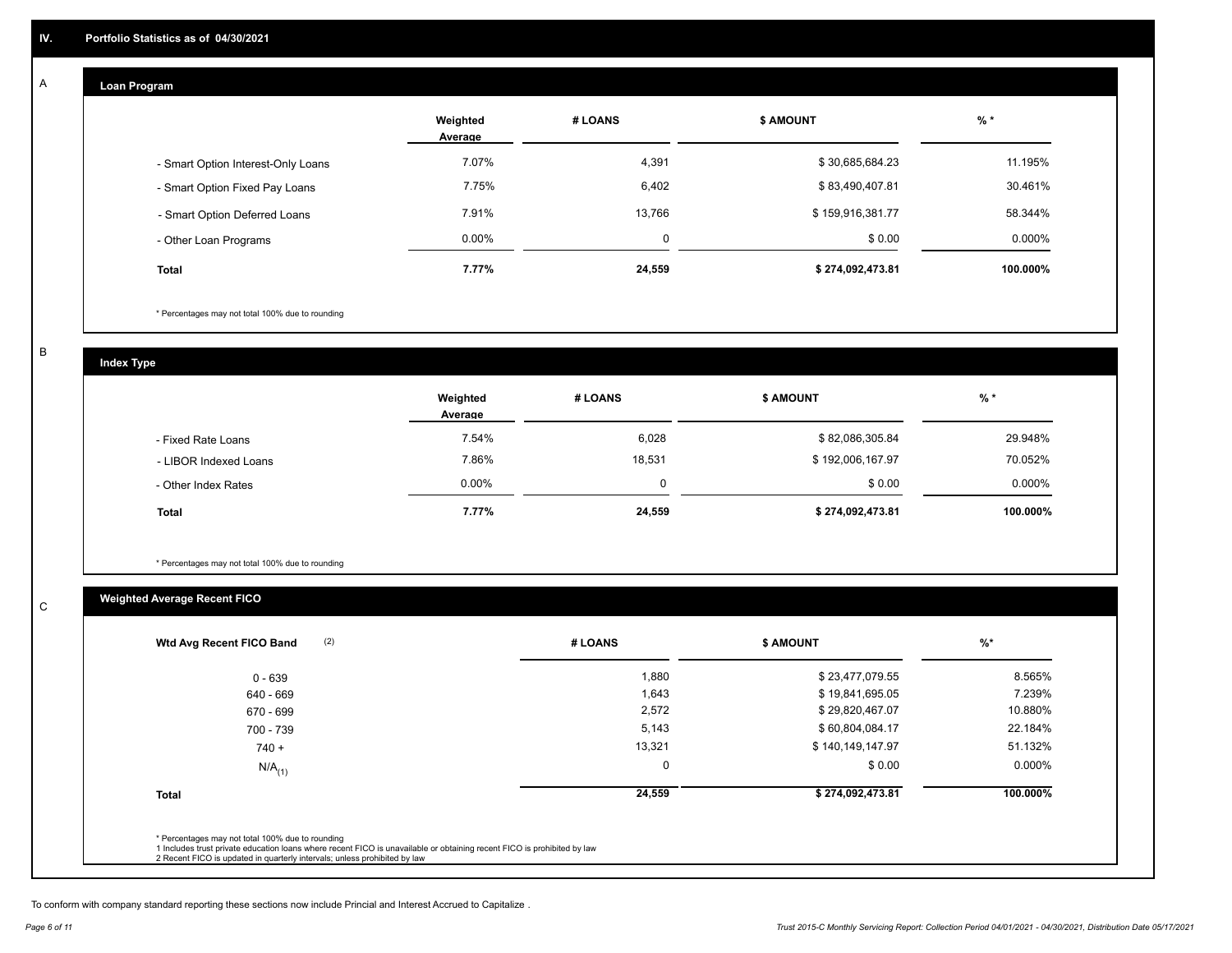| V. |       | 2015-C Reserve Account and Principal Distribution Calculations                                      |                  |  |
|----|-------|-----------------------------------------------------------------------------------------------------|------------------|--|
| А. |       | <b>Reserve Account</b>                                                                              |                  |  |
|    |       | Specified Reserve Account Balance                                                                   | \$1,884,455.00   |  |
|    |       | Actual Reserve Account Balance                                                                      | \$1,884,455.00   |  |
| В. |       | <b>Principal Distribution Amount</b>                                                                |                  |  |
|    | i.    | Class A Notes Outstanding                                                                           | \$125,473,363.18 |  |
|    | ii.   | Pool Balance                                                                                        | \$274,092,473.81 |  |
|    | iii.  | First Priority Principal Distribution Amount (i - ii)                                               | \$0.00           |  |
|    |       |                                                                                                     | \$195,473,363.18 |  |
|    | iv.   | Class A and B Notes Outstanding                                                                     |                  |  |
|    | v.    | First Priority Principal Distribution Amount                                                        | \$0.00           |  |
|    | vi.   | Pool Balance                                                                                        | \$274,092,473.81 |  |
|    | vii.  | Specified Overcollateralization Amount                                                              | \$82,915,979.00  |  |
|    | viii. | Available Funds (after payment of waterfall items A through H)                                      | \$5,810,000.27   |  |
|    | ix.   | <b>Class C Notes Outstanding</b>                                                                    | \$50,000,000.00  |  |
|    | х.    | Regular Principal Distribution Amount (if (iv > 0, (iv - v) - (vi - vii), min(viii, ix))            | \$4,296,868.37   |  |
|    |       |                                                                                                     |                  |  |
|    | xi.   | Pool Balance                                                                                        | \$274,092,473.81 |  |
|    | xii.  | 10% of Initial Pool Balance                                                                         | \$74,963,981.87  |  |
|    | xiii. | First Priority Principal Distribution Amount                                                        | \$0.00           |  |
|    | XIV.  | Regular Principal Distribution Amount                                                               | \$4,296,868.37   |  |
|    | XV.   | Available Funds (after payment of waterfall items A through J)                                      | \$1,513,131.90   |  |
|    |       | xvi. Additional Principal Distribution Amount (if( $ix \le x$ , min( $xv$ , $xi$ - $xiii - xiv$ ))) | \$0.00           |  |
|    |       |                                                                                                     |                  |  |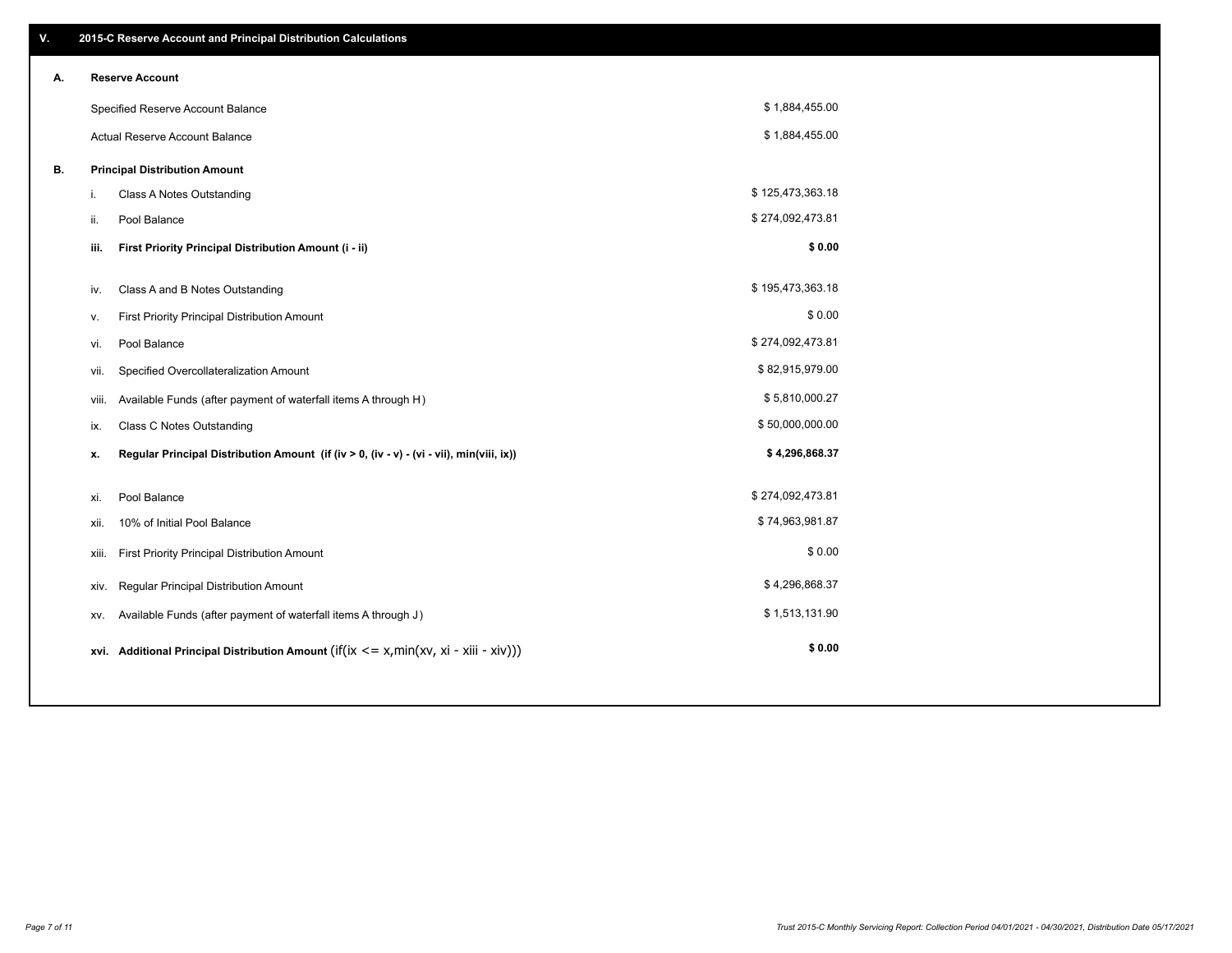|   |                                                         | Paid           | <b>Funds Balance</b> |
|---|---------------------------------------------------------|----------------|----------------------|
|   | <b>Total Available Funds</b>                            |                | \$6,628,994.87       |
| A | <b>Trustee Fees</b>                                     | \$0.00         | \$6,628,994.87       |
| В | <b>Servicing Fees</b>                                   | \$181,226.80   | \$6,447,768.07       |
| C | i. Administration Fees                                  | \$8,333.00     | \$6,439,435.07       |
|   | ii. Unreimbursed Administrator Advances plus any Unpaid | \$0.00         | \$6,439,435.07       |
| D | Class A Noteholders Interest Distribution Amount        | \$237,768.13   | \$6,201,666.94       |
| Е | <b>First Priority Principal Payment</b>                 | \$0.00         | \$6,201,666.94       |
| F | Class B Noteholders Interest Distribution Amount        | \$204,166.67   | \$5,997,500.27       |
| G | <b>Class C Noteholders Interest Distribution Amount</b> | \$187,500.00   | \$5,810,000.27       |
| н | <b>Reinstatement Reserve Account</b>                    | \$0.00         | \$5,810,000.27       |
|   | Regular Principal Distribution                          | \$4,296,868.37 | \$1,513,131.90       |
| J | <b>Carryover Servicing Fees</b>                         | \$0.00         | \$1,513,131.90       |
| Κ | Additional Principal Distribution Amount                | \$0.00         | \$1,513,131.90       |
| L | <b>Unpaid Expenses of Trustee</b>                       | \$0.00         | \$1,513,131.90       |
| M | Unpaid Expenses of Administrator                        | \$0.00         | \$1,513,131.90       |
| N | Remaining Funds to the Residual Certificateholders      | \$1,513,131.90 | \$0.00               |

### **Waterfall Conditions**

| А. |      | <b>Class C Noteholders' Interest Distribution Condition</b>                        |                  |  |
|----|------|------------------------------------------------------------------------------------|------------------|--|
|    |      | Pool Balance                                                                       | \$274,092,473.81 |  |
|    | н.   | Class A and B Notes Outstanding                                                    | \$195,473,363.18 |  |
|    | iii. | Class C Noteholders' Interest Distribution Ratio (i / ii)                          | 140.22%          |  |
|    | IV.  | Minimum Ratio                                                                      | 110.00%          |  |
|    | ν.   | Is the Class C Noteholders' Interest Distribution Condition Satisfied (iii $>$ iv) | v                |  |
|    |      |                                                                                    |                  |  |

\* If the Class C Noteholders' Interest Distribution Condition is satisfied then the amount of interest accrued at the Class C Rate for the Accrual Period is Released on the distribution Date .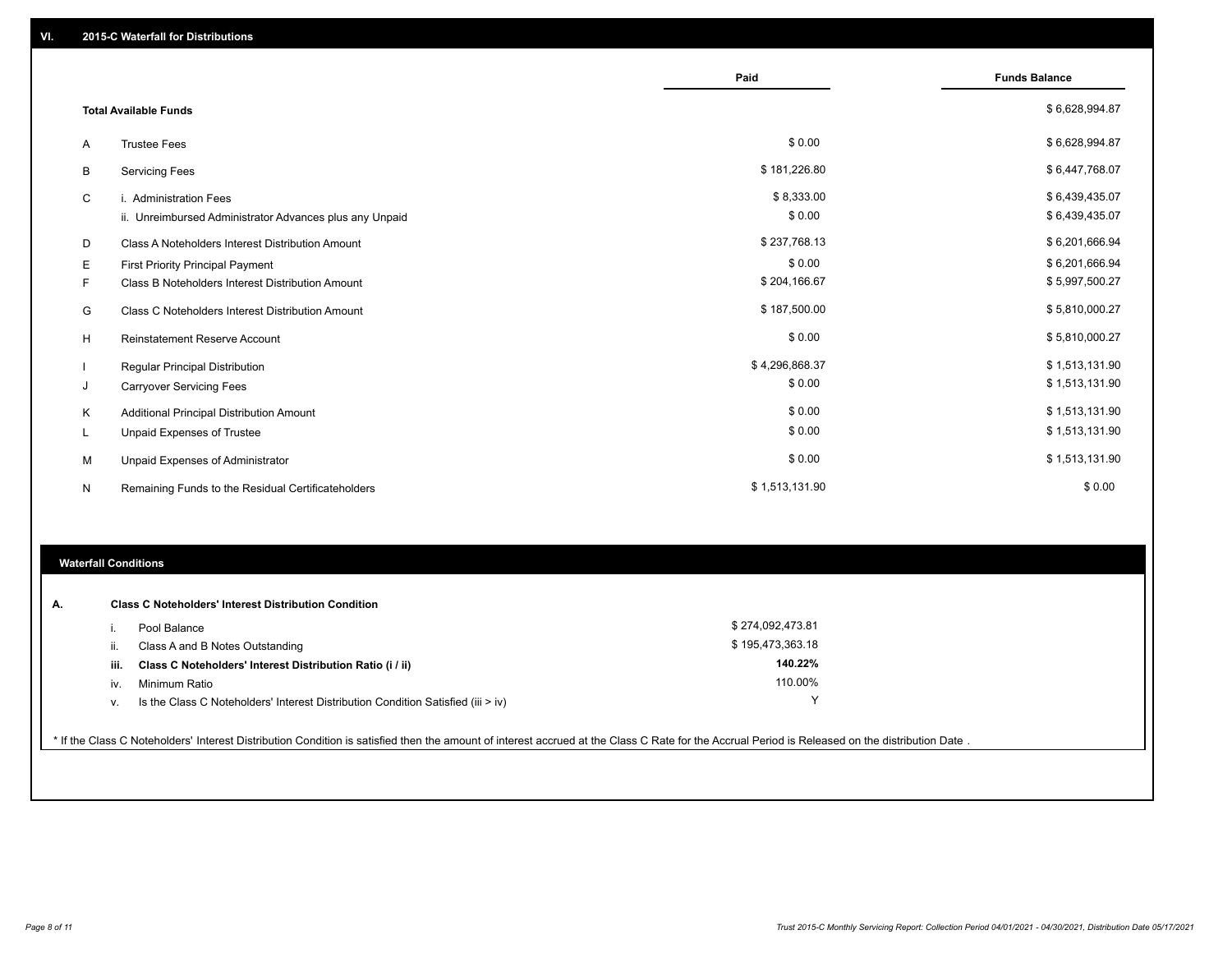## Ending Balance Factor Paydown Factor 0.013996314 0.013996314 0.000000000 Ending Principal Balance \$ 75,000,000.00 \$ \$ 31,135,291.30 \$ 31,135,291.30 \$ 15,041,203.51 \$ 75,000,000.00 \$ 75,000,000.00 Principal Paid \$2,897,236.98 \$ 1,399,631.39 \$ - \$ - \$ - \$ - Interest Shortfall \$ 77,991.21 \$ 22,134.92 \$ 137,642.00 Interest Paid Total Interest Due \$ 77,991.21 \$ 22,134.92 \$ 137,642.00 \$ - \$ - \$ - Interest Shortfall from Prior Period Plus Accrued Interest Current Interest Due \$ 77,991.21 \$ 22,134.92 \$ 137,642.00 Accrued Interest Factor 0.002291667 0.001346338 0.001835227 Interest Rate\* 2.75000% 1.51463% 2.06463% Daycount Fraction 0.08333333 0.08888889 0.08888889 Accrual Period End 5/15/2021 5/17/2021 5/17/2021 Accrual Period Begin 4/15/2021 4/15/2021 4/15/2021 Record Date (Days Prior to Distribution) **1 NEW YORK BUSINESS DAY** 1 NEW YORK BUSINESS DAY 1 NEW YORK BUSINESS DAY Spread/Fixed Rate 2.75% 1.40% 1.95% Index FIXED LIBOR LIBOR Beginning Balance \$ 34,032,528.28 \$ \$ 16,440,834.90 \$ 75,000,000.00 \$ 75,000,000.00 \$ \$ 75,000,000.00 \$ \$ 75,000 Cusip/Isin 78448RAB2 78448RAC0 78448RAD8 **A2A A2B A3** 0.150412035 0.150412035 1.000000000 **Distribution Amounts**

\* Pay rates for Current Distribution. For the interest rates applicable to the next distribution date, please see https://www.salliemae.com/about/investors/data/SMBabrate.txt.

**VII. 2015-C Distributions**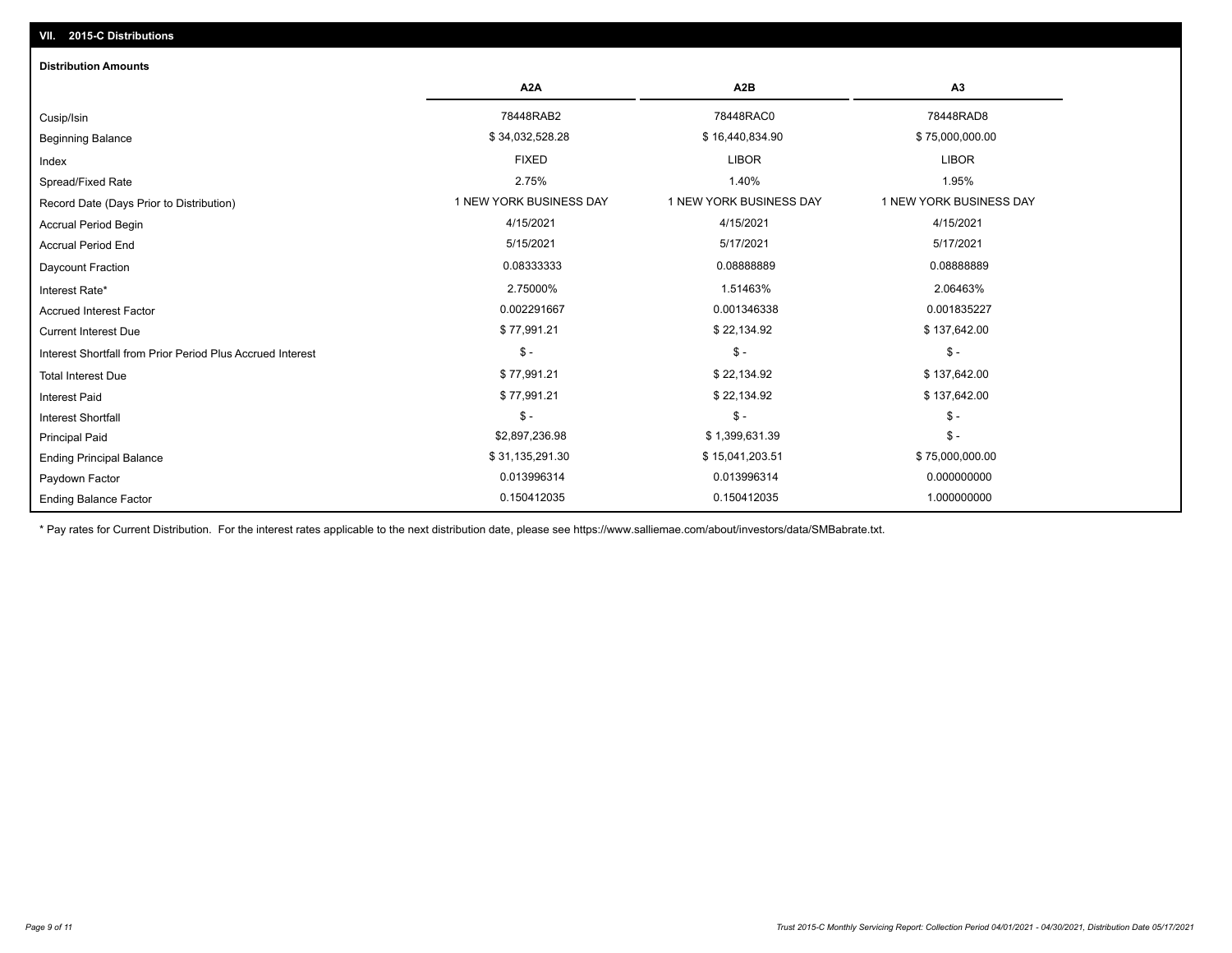| VII. 2015-C Distributions                                  |                         |                         |  |  |  |
|------------------------------------------------------------|-------------------------|-------------------------|--|--|--|
| <b>Distribution Amounts</b>                                |                         |                         |  |  |  |
|                                                            | в                       | С                       |  |  |  |
| Cusip/Isin                                                 | 78448RAE6               | 78448RAF3               |  |  |  |
| <b>Beginning Balance</b>                                   | \$70,000,000.00         | \$50,000,000.00         |  |  |  |
| Index                                                      | <b>FIXED</b>            | <b>FIXED</b>            |  |  |  |
| Spread/Fixed Rate                                          | 3.50%                   | 4.50%                   |  |  |  |
| Record Date (Days Prior to Distribution)                   | 1 NEW YORK BUSINESS DAY | 1 NEW YORK BUSINESS DAY |  |  |  |
| <b>Accrual Period Begin</b>                                | 4/15/2021               | 4/15/2021               |  |  |  |
| <b>Accrual Period End</b>                                  | 5/15/2021               | 5/15/2021               |  |  |  |
| Daycount Fraction                                          | 0.08333333              | 0.08333333              |  |  |  |
| Interest Rate*                                             | 3.50000%                | 4.50000%                |  |  |  |
| <b>Accrued Interest Factor</b>                             | 0.002916667             | 0.003750000             |  |  |  |
| <b>Current Interest Due</b>                                | \$204,166.67            | \$187,500.00            |  |  |  |
| Interest Shortfall from Prior Period Plus Accrued Interest | $\mathcal{S}$ -         | $\mathsf{\$}$ -         |  |  |  |
| <b>Total Interest Due</b>                                  | \$204,166.67            | \$187,500.00            |  |  |  |
| Interest Paid                                              | \$204,166.67            | \$187,500.00            |  |  |  |
| Interest Shortfall                                         | $\mathcal{S}$ -         | $\frac{1}{2}$           |  |  |  |
| <b>Principal Paid</b>                                      | $\mathsf{\$}$ -         | $$ -$                   |  |  |  |
| <b>Ending Principal Balance</b>                            | \$70,000,000.00         | \$50,000,000.00         |  |  |  |
| Paydown Factor                                             | 0.000000000             | 0.000000000             |  |  |  |
| <b>Ending Balance Factor</b>                               | 1.000000000             | 1.000000000             |  |  |  |

\* Pay rates for Current Distribution. For the interest rates applicable to the next distribution date, please see https://www.salliemae.com/about/investors/data/SMBabrate.txt.